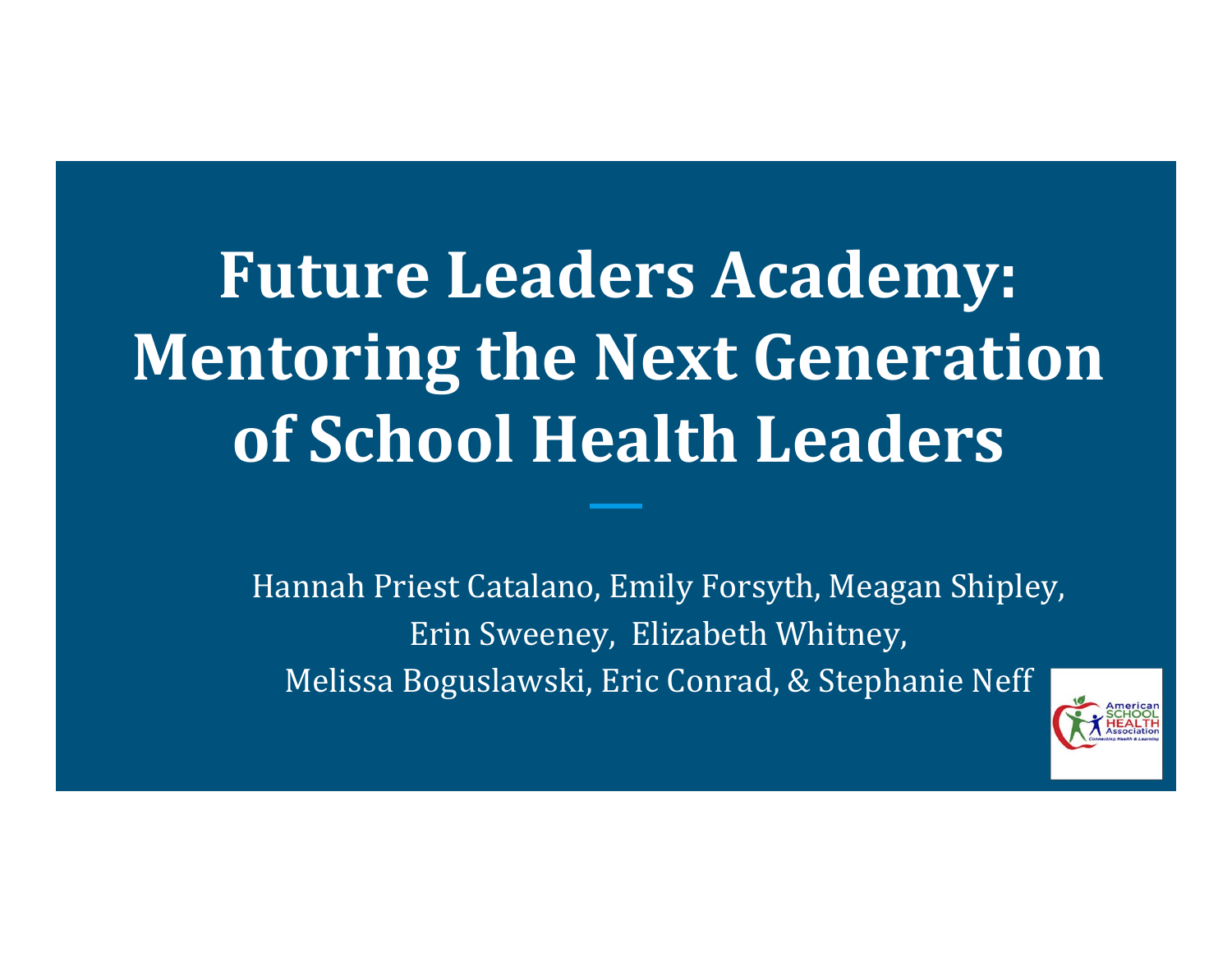### **Learning Outcomes**

#### **By the end of the presentation, participants will:**

- ●Define mentoring, its benefits, and its role in leadership training and development within the ASHA organization and health education field.
- Describe various mentoring structures used in Future Leaders Academy for engaging in service to advance the ASHA organization and health education field.
- Identify opportunities to serve as a mentor/mentee within ASHA as members of the body, committees, and leadership to enhance the mentoring experience within the health education field.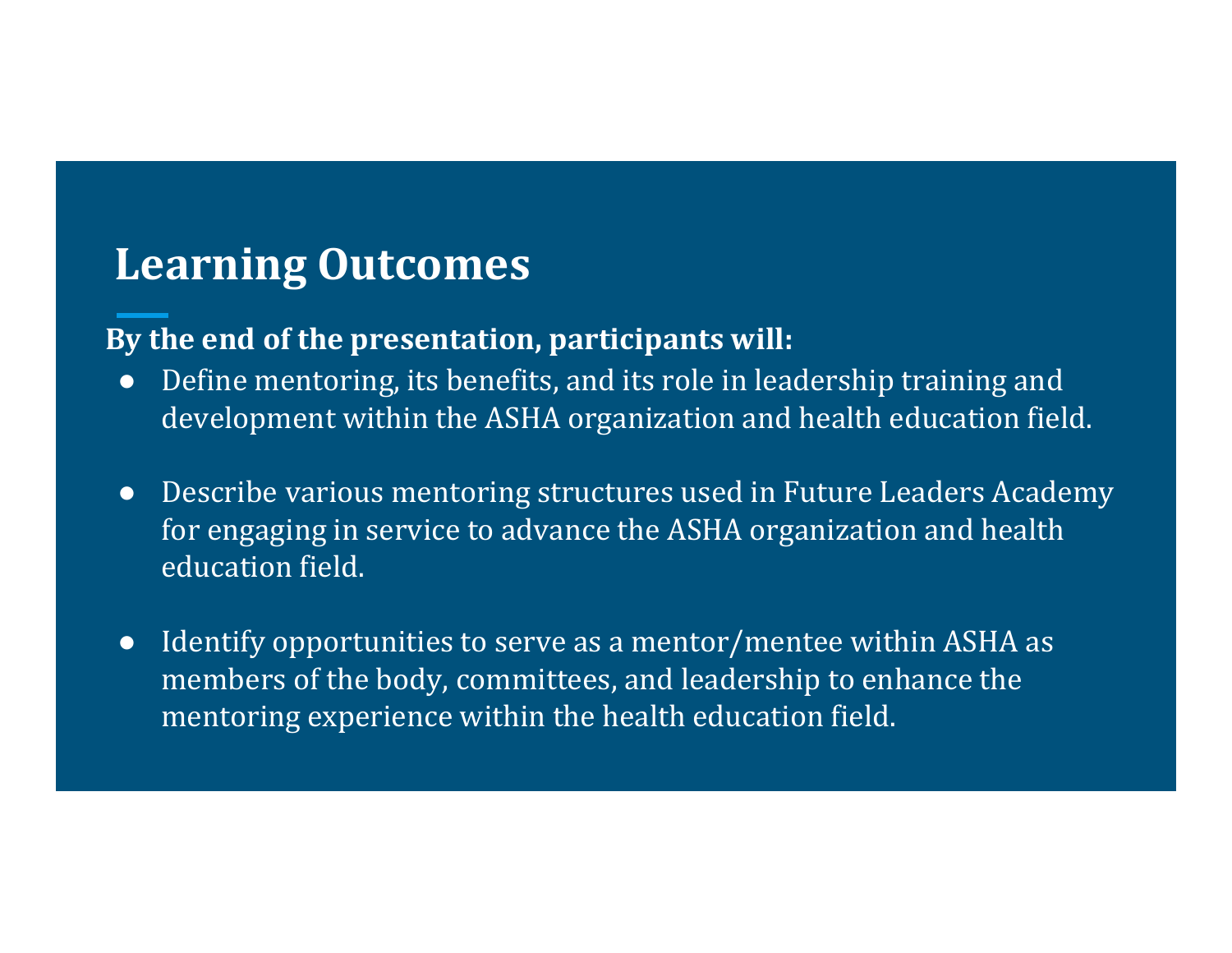# **FLA Project 2017‐2018**



- $\bullet$ Develop leadership skills within FLA members
- ●Educate members on ASHA's structure
- $\bullet$ Provide leadership & mentoring opportunities
- ●Discuss topics related to leadership development
- $\bullet$ Conduct leadership development activities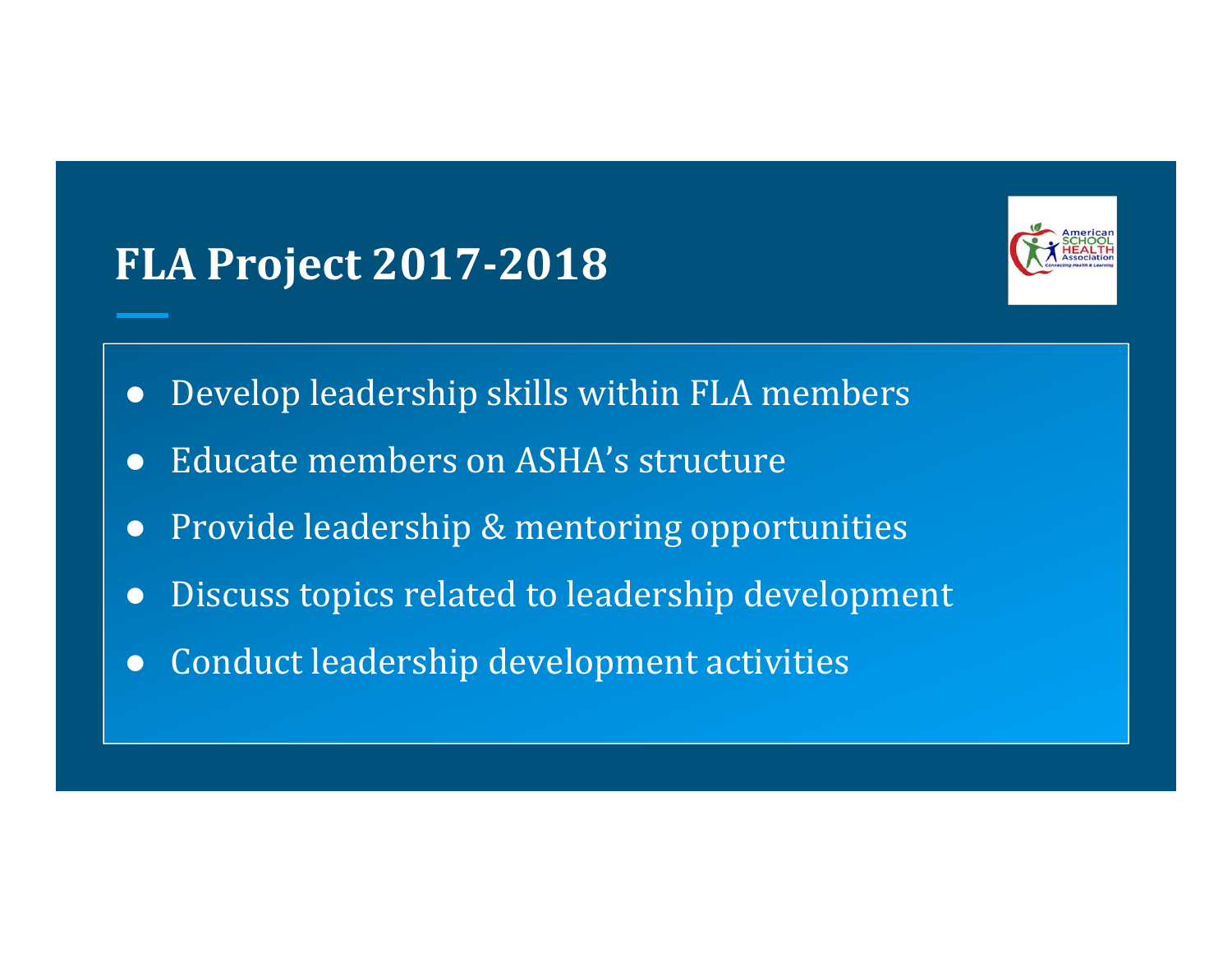### **Mentoring: An Overview**

Mentoring = relationship between individuals based on a **mutual desire** for the development of career goals and objectives 

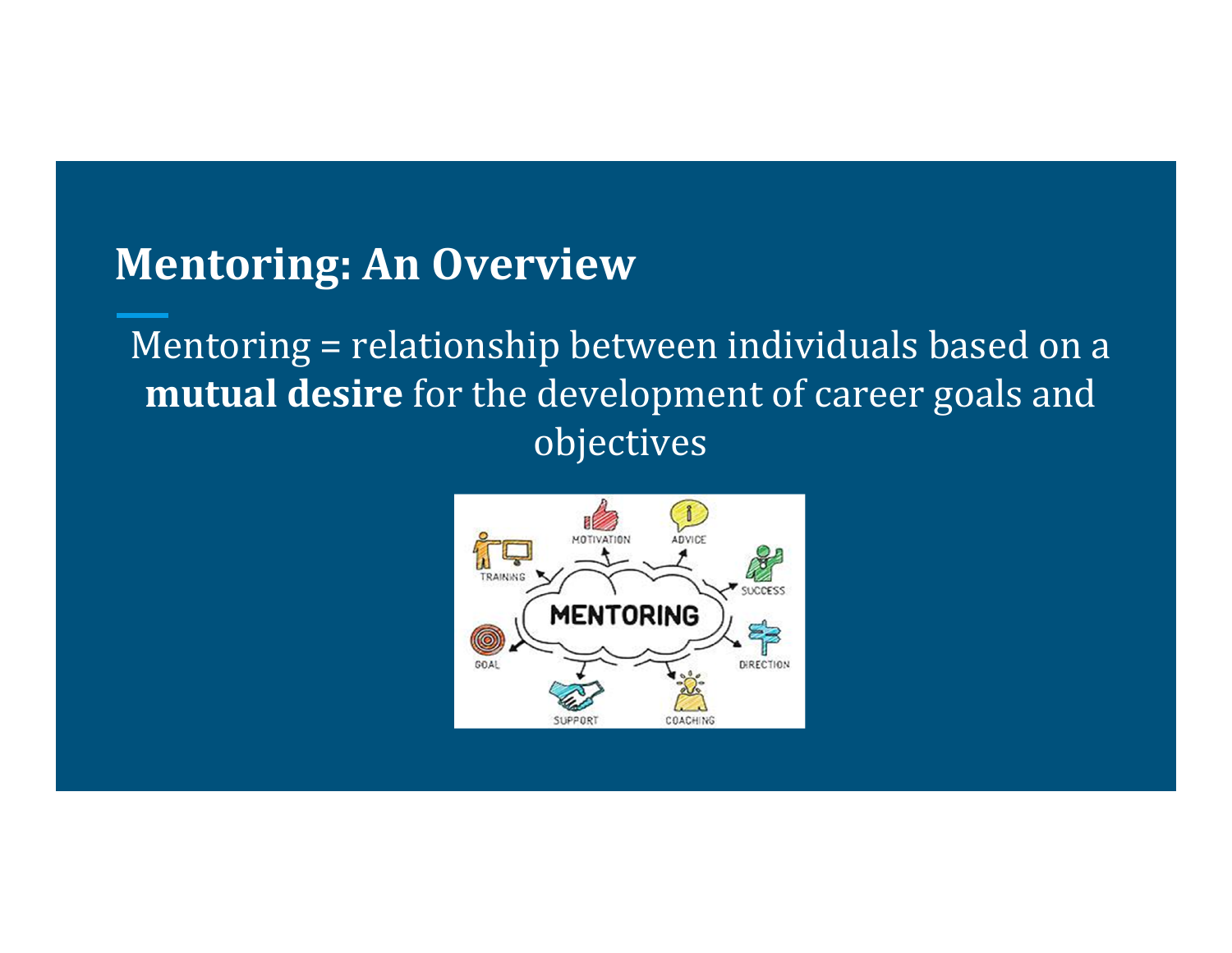# **Personal Benefits of Mentoring**

#### **Mentor:**

- $\bullet$ Encourages self‐reflection
- ●Increases communication skills
- Provides personal satisfaction by bringing out the best in others
- Utilizes active listening skills
- $\bullet$ Exposure to fresh ideas & new perspectives

#### **Mentee:**

- $\bullet$ Increases self-confidence
- $\bullet$ Improves interpersonal communication skills
- ●**Promotes problem solving** capabilities
- $\bullet$ Provides advice & encouragement
- $\bullet$ Increases motivation and productivity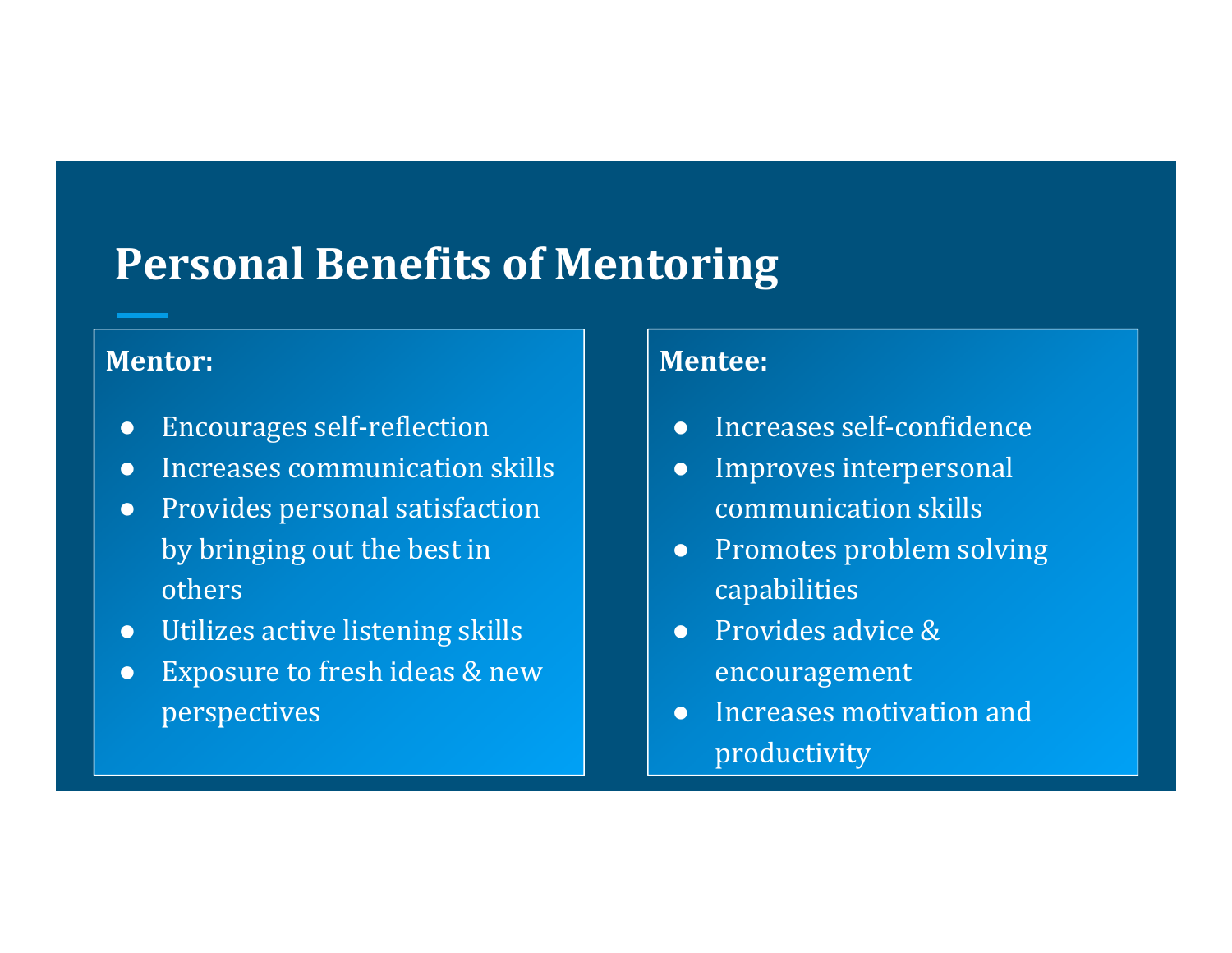# **Professional Benefits of Mentoring**

#### **Mentor:**

- $\bullet$ Enhances job satisfaction
- ●Promotes professional relationships
- ●Enhances peer recognition
- ●Increases ability to provide support & sound advice
- ●Develops leadership & coaching skills

#### **Mentee:**

- $\bullet$ Provides impartial advice & encouragement
- $\bullet$ Develops strengths & strategies for overcoming weaknesses
- $\bullet$ Increases recognition & visibility
- ●Encourages self‐reflection
- $\bullet$ Provides assistance for long-term planning & growth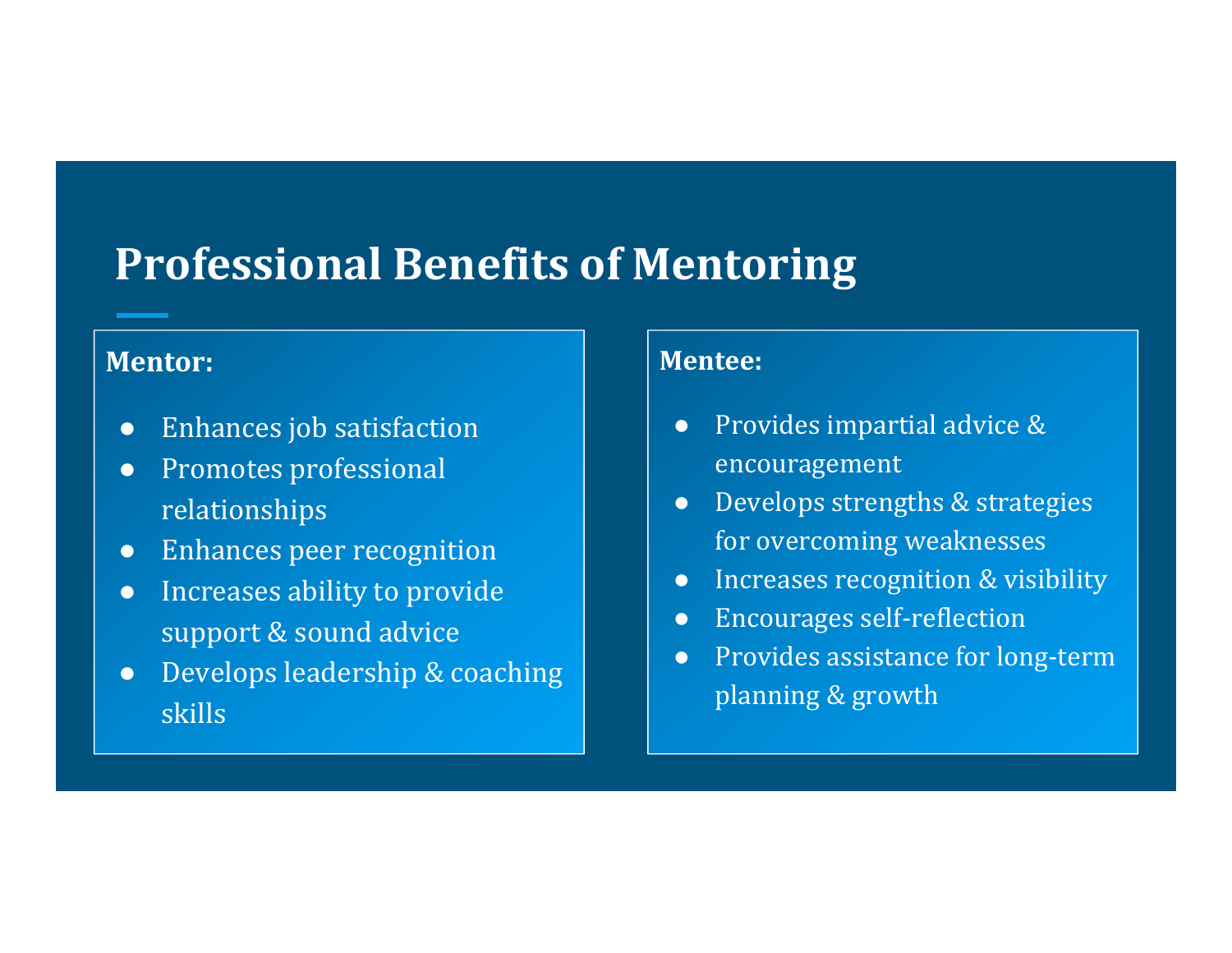#### **Benefits for University & Academic Departments**

- ●Enables faster induction of new faculty  $&$  staff
- $\bullet$ Improves the professional climate
- $\bullet$ Enhances morale, performance, & productivity
- ●Fosters a sense of dedication & commitment
- ●Improves communication practices among faculty
- $\bullet$ Encourages a culture of growth and leadership

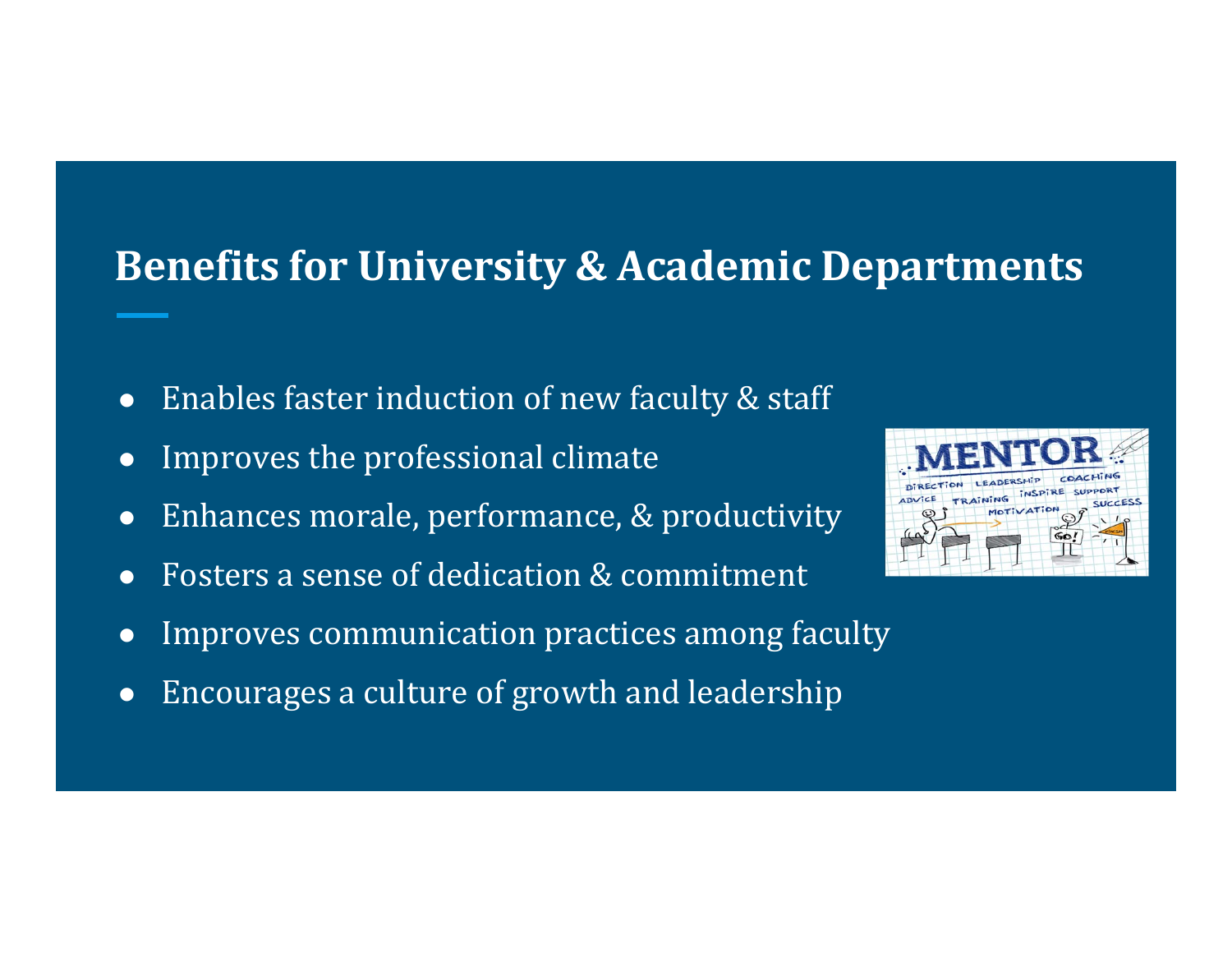# *"People don't follow vision; they follow availability."* ‐Bob Goff

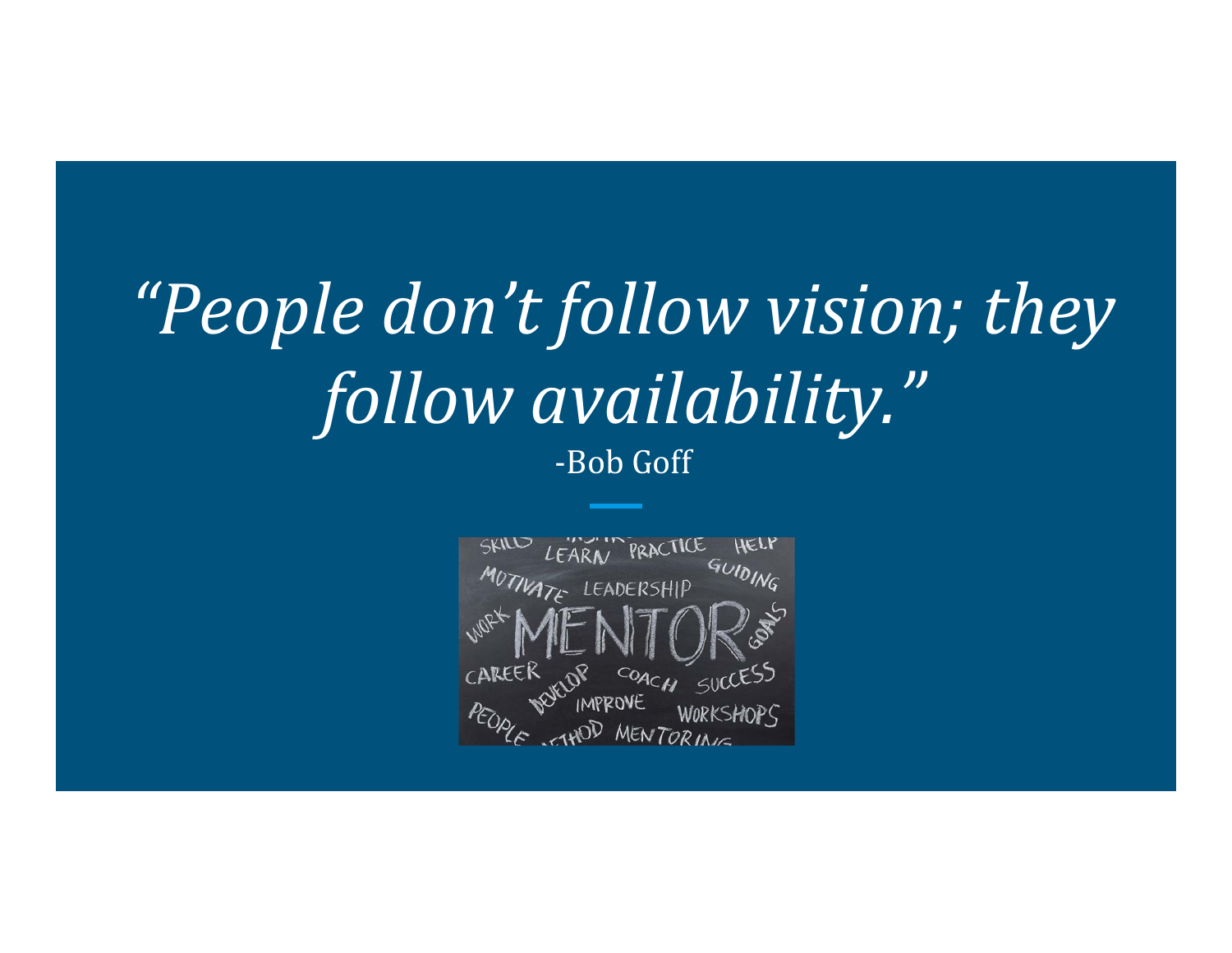# Mentoring Opportunities



#### **What are your personal experiences with mentoring?**

●**Individual**: peers, graduate students, academic and faculty advisers, professors (internal and external to) your department, college, and/or university

#### **How could you incorporate mentoring in ASHA?**

●**Professional:** FLA, Student Health Advocacy Coalition, committees (e.g., Advocacy, Finance, Leadership & Recognition, Professional Development, Research & Publications), and Board of Directors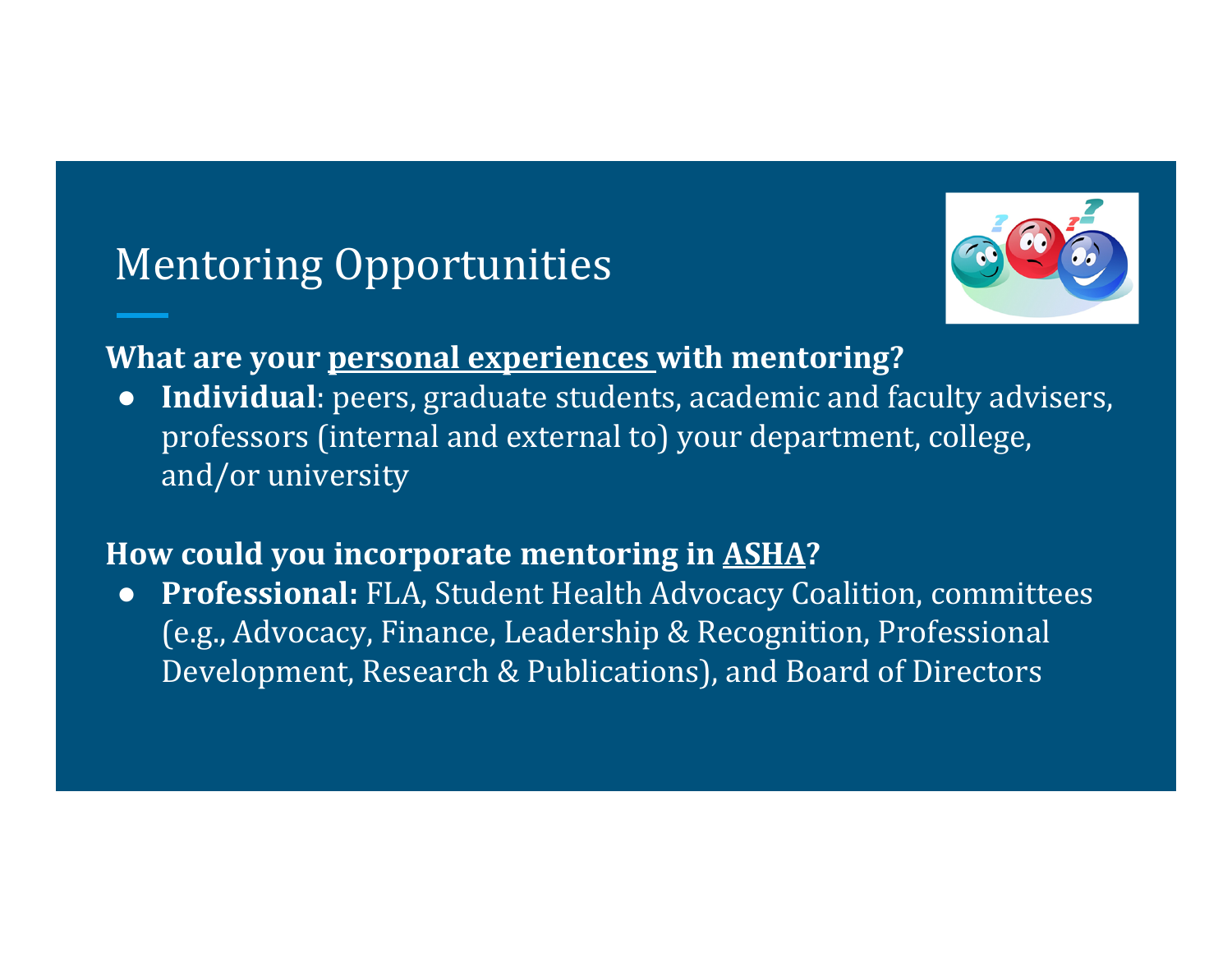# **Best Practices in Mentoring and Leadership**

- ●Mutually beneficial for **both** the mentor and mentee
- ●Invest in learning about your mentee or mentor
- Set clear expectations from the beginning:
	- $\circ$  Frequency and length of meetings
	- $\circ$   $\,$  Mutual goals
	- $\circ$  What each party expects to get from the relationship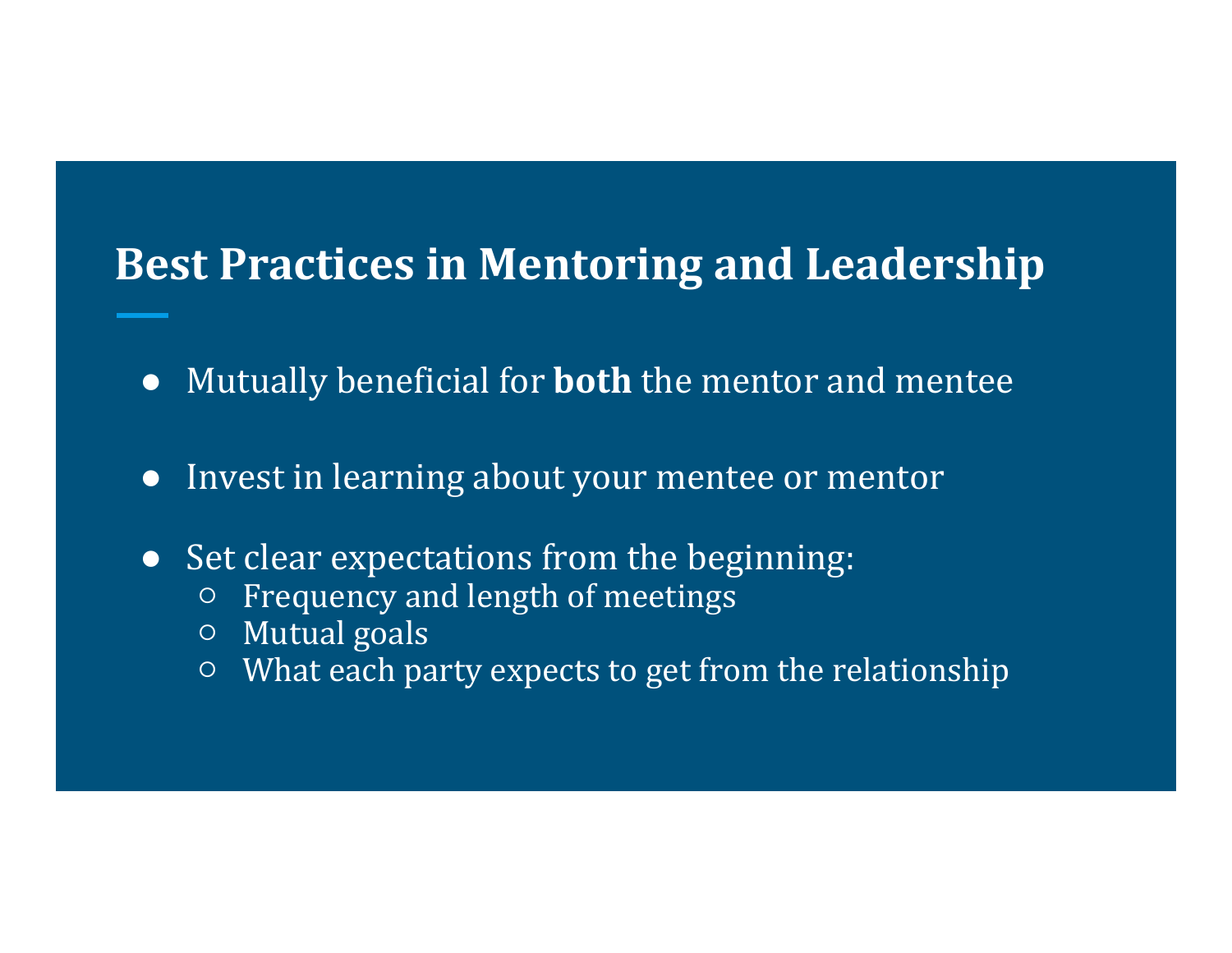# **Best Practices in Mentoring and Leadership**

- Engage in regular and consistent communication
- Provide honest and nonjudgmental feedback
- Focus on interacting in a positive and caring way
- Follow through on agreed upon actions and commitments
- Be an advocate for your mentee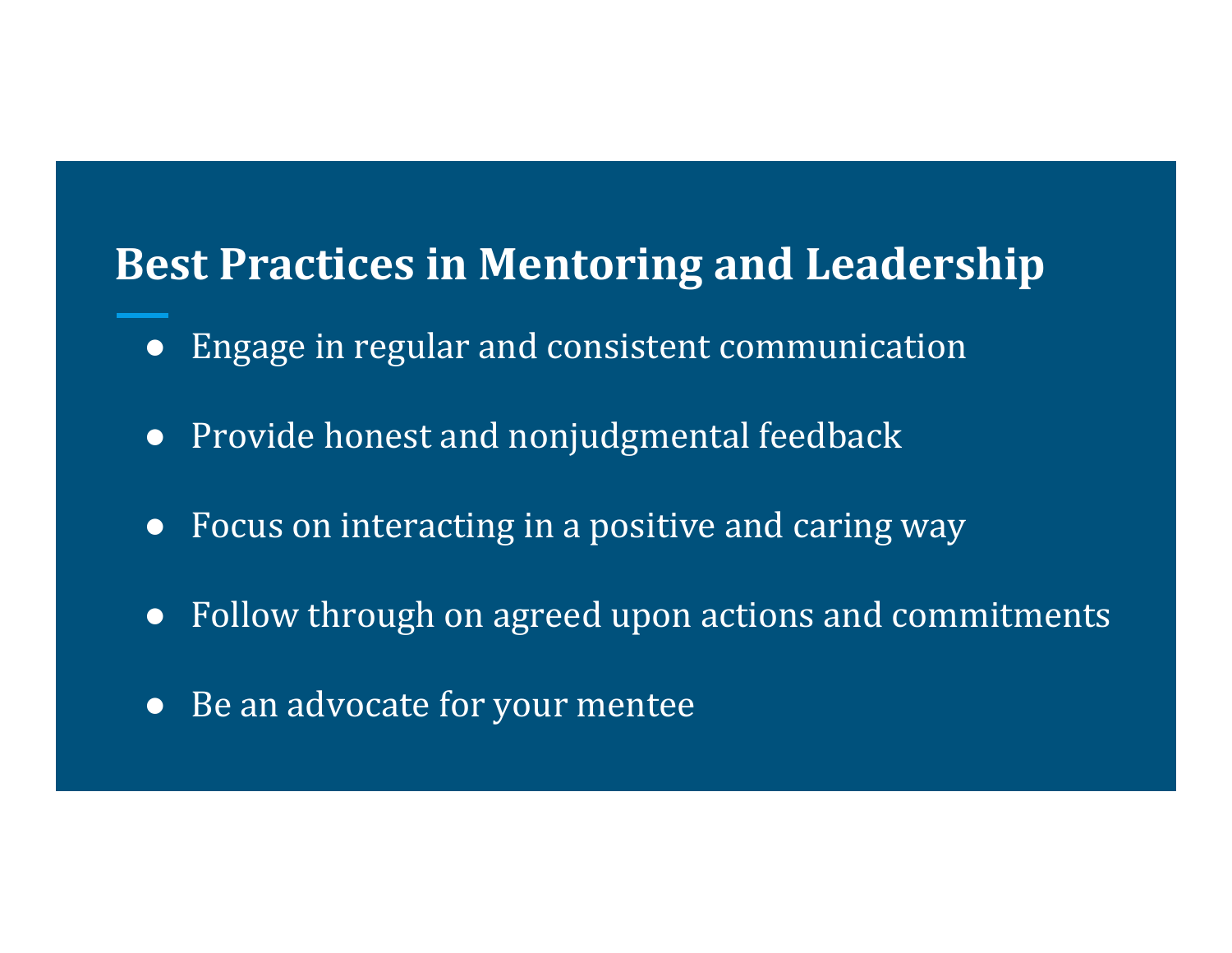# **Best Practices in Mentoring and Leadership**

- ●Create and prioritize a tailored plan
- Provide a wide breadth of opportunities
- Develop concrete activities based on the plan



• Teach your mentee how and when to say yes and no to opportunities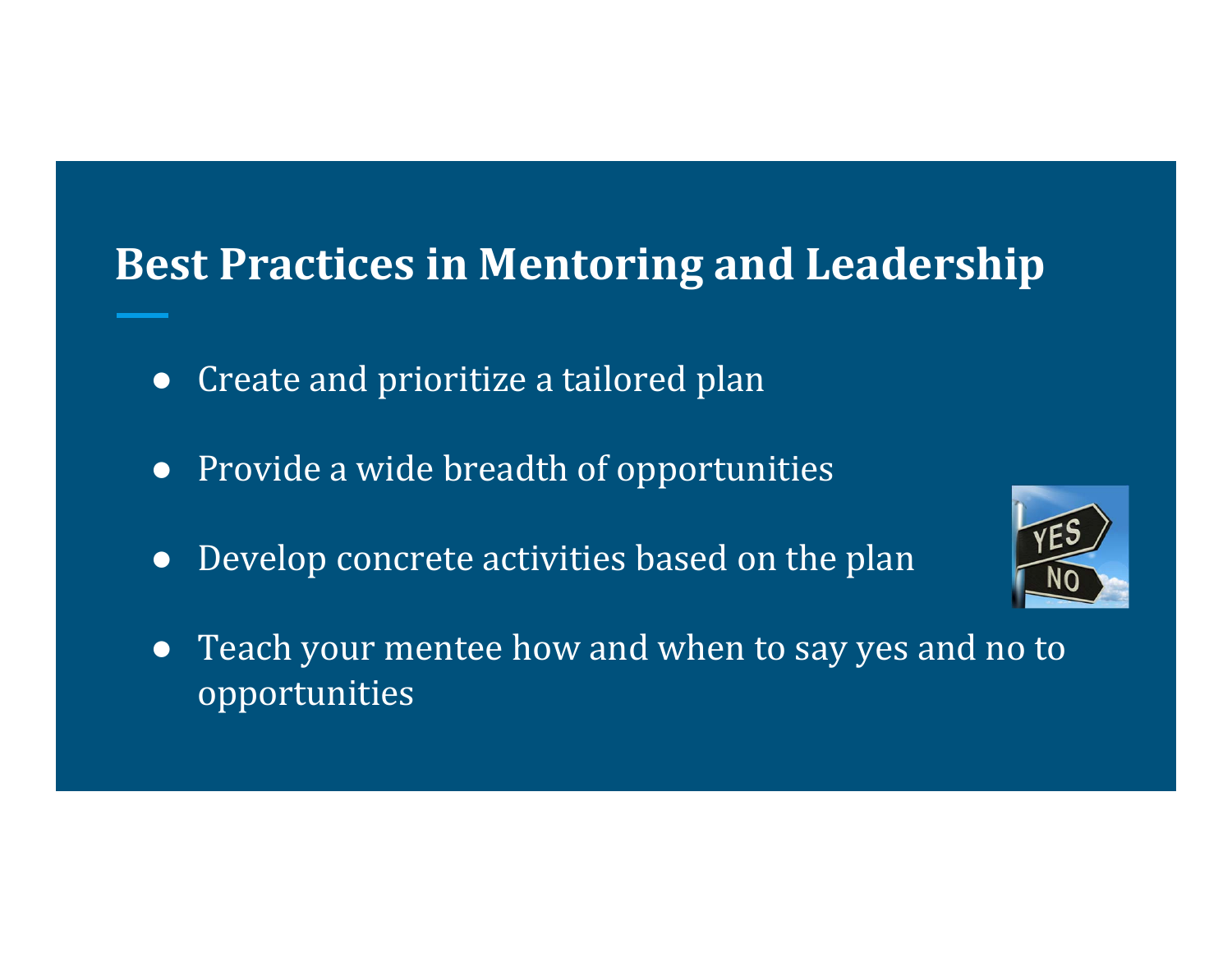*"Leadership is based on <sup>a</sup> spiritual quality; the power to inspire, the power to inspire others to follow."*

‐Vince Lombardi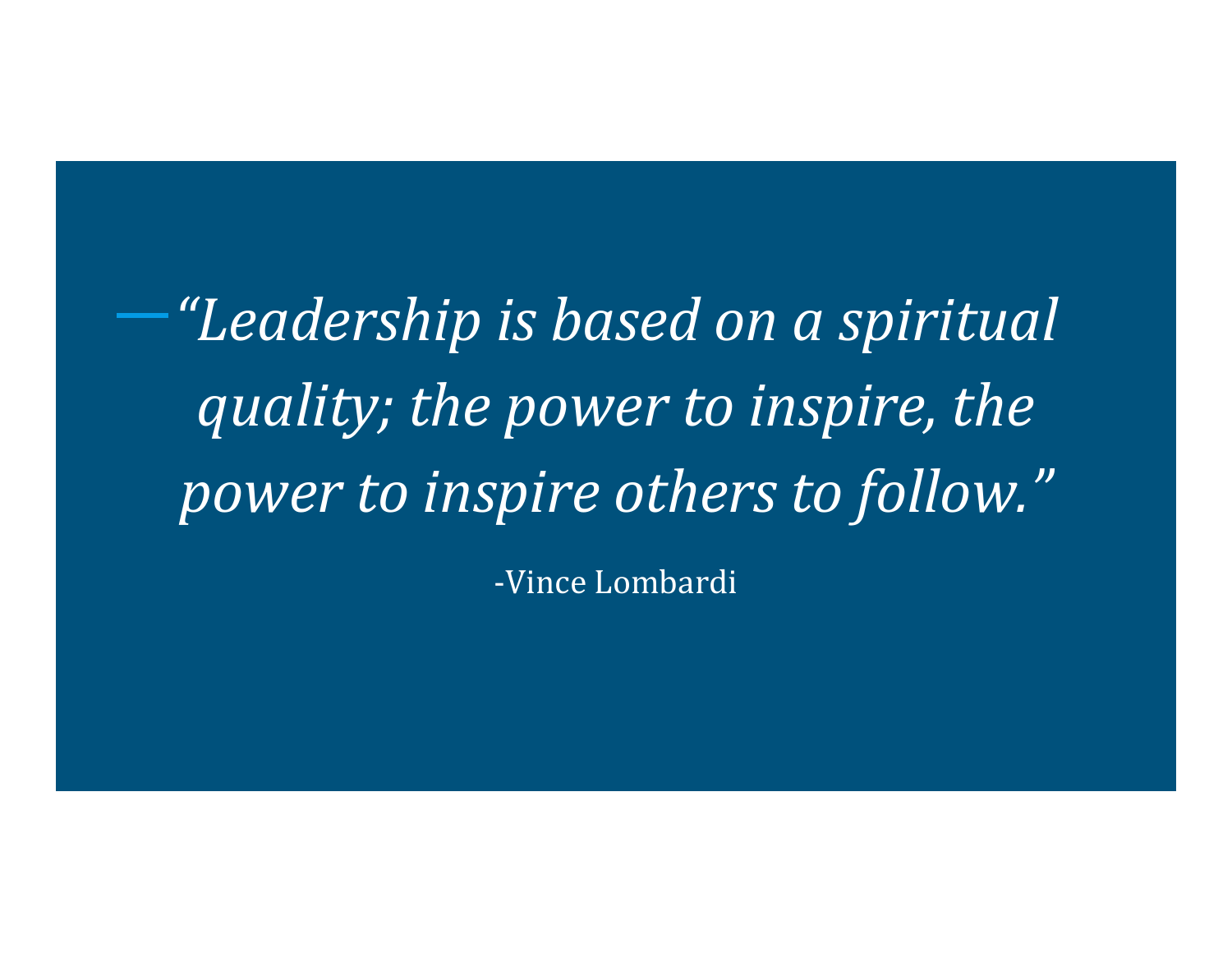## **Structure of FLA Mentor/Mentee Groups**

- $\bullet$  Informal
	- Casual v Formal
- $\bullet$ Monthly contact (more as needed)
	- ○Calls/Email agreed upon by each group
- ●Discussion points:
	- $\circ$ Re-cap & debrief from meetings
	- $\circ$   $\,$  Set goals for future calls
	- $\circ$   $\,$  Discuss FLA presentations
	- $\circ$  Discuss networking and professional opportunities/development

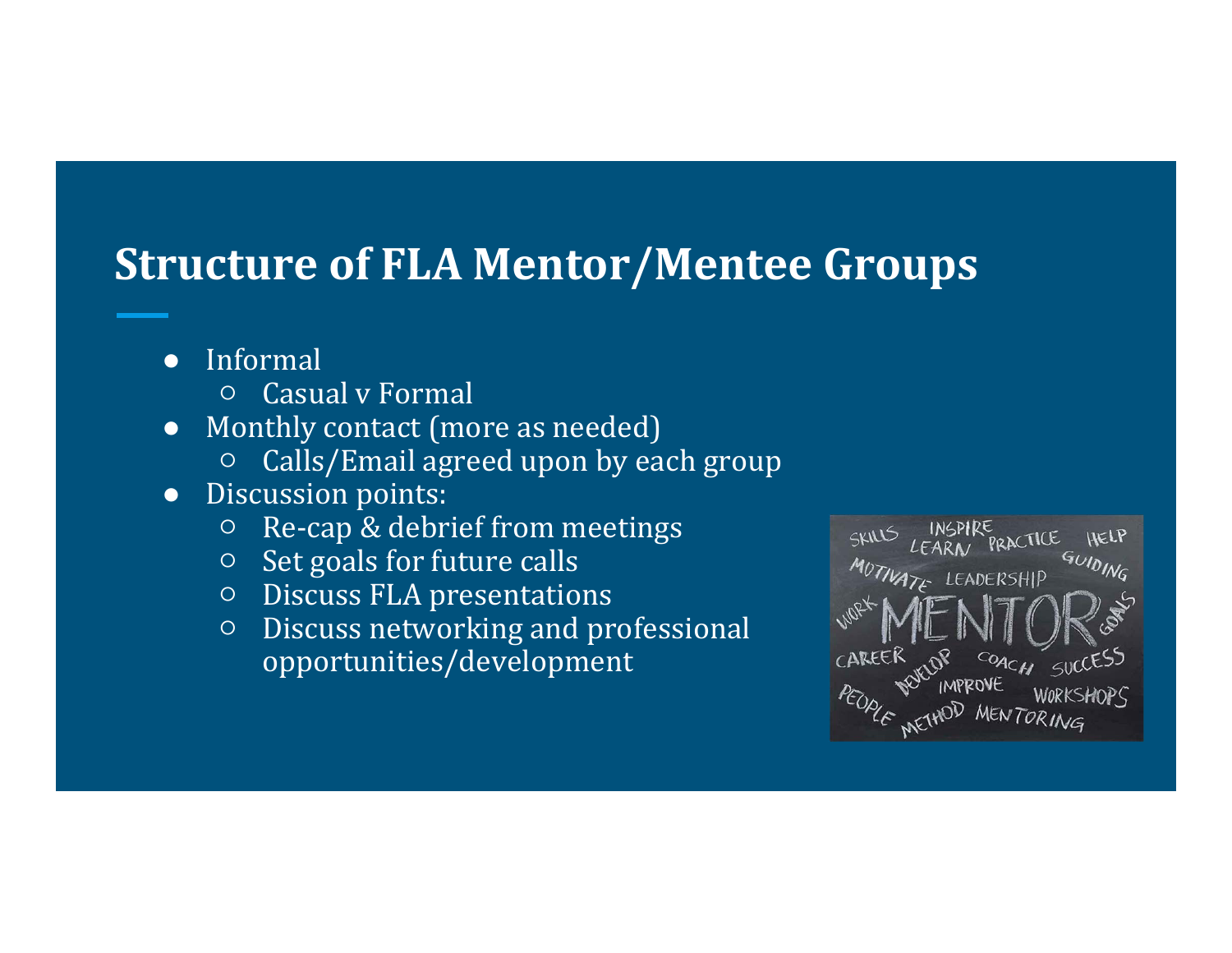# **Lessons Learned**



- 1. Highly beneficial when relationship is reciprocal
- 2. Accountability increases engagement
- 3. Relationship positively influenced other professional experiences
- 4. Working together to accommodate life constraints and find what works best - make less burdensome
- 5. Being open and honest helps in develop relationships
- 6. Great resource/sounding board for personal and professional growth
- 7. Mentoring increases meaningful growth in individual and professional/organizational relationships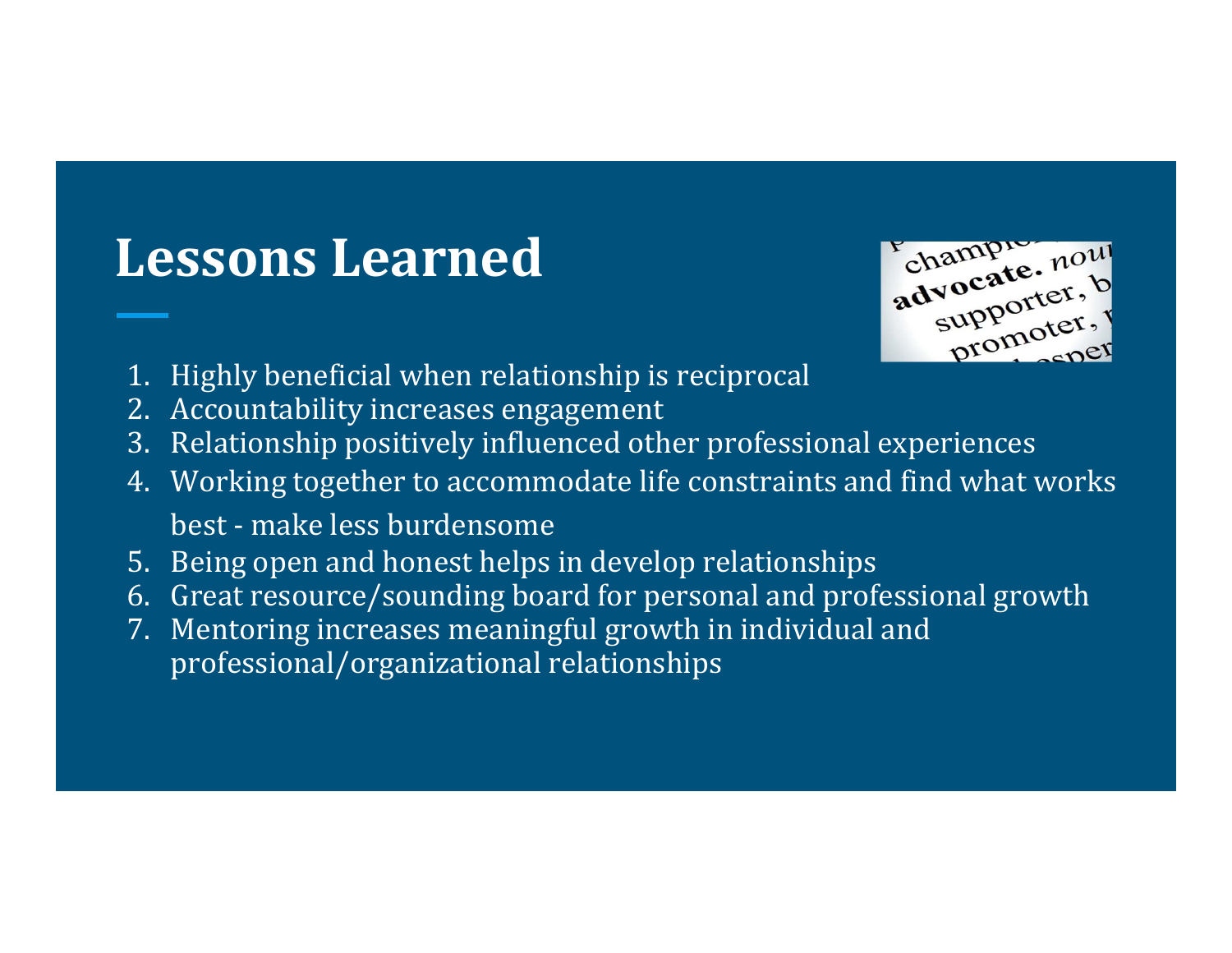### **Example Mentoring Activity** :

# What is a microaggression?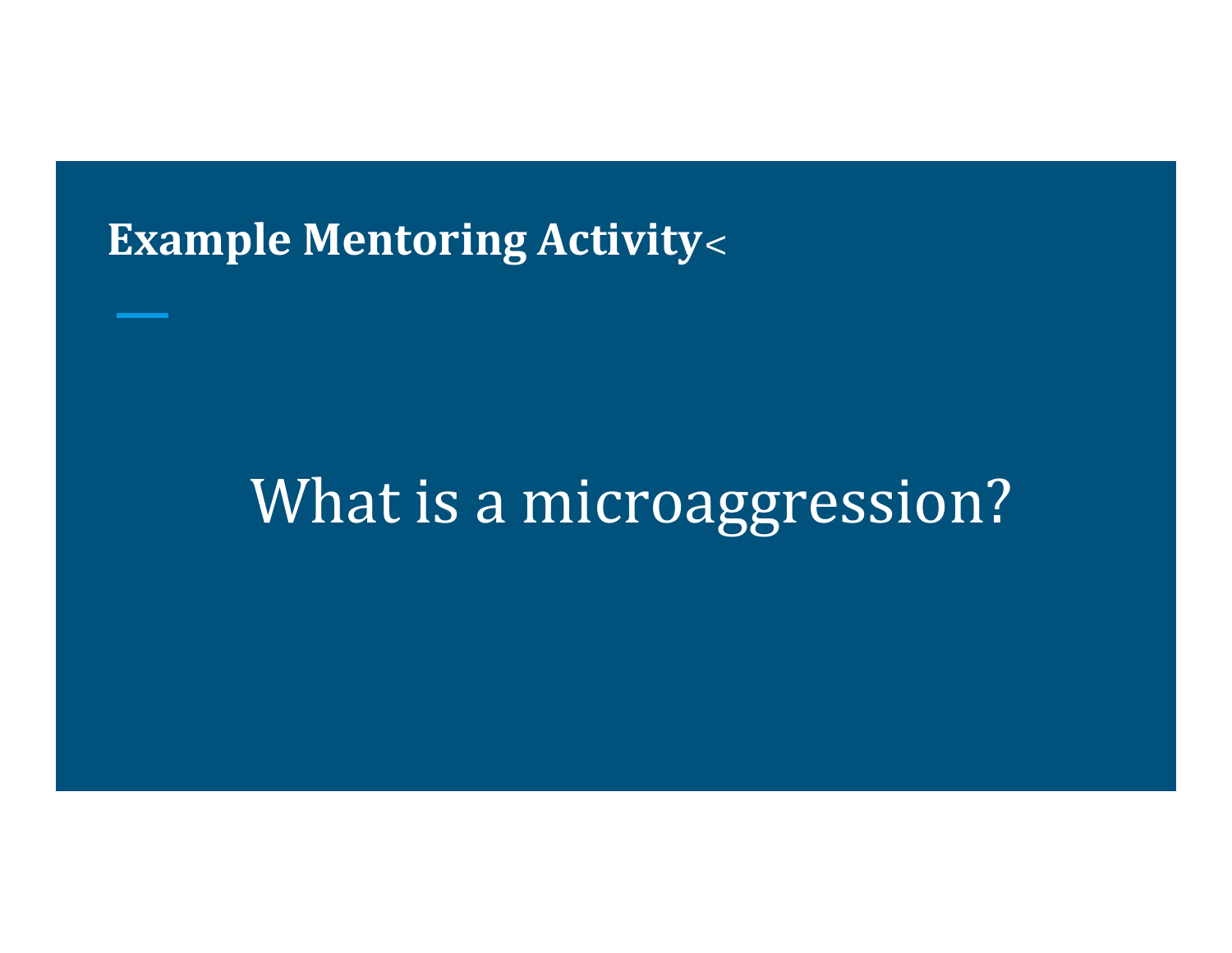## **MICROAGGRESSIONS**

**Microaggressions** are the everyday verbal, nonverbal, and environmental slights, snubs, or insults, whether intentional or unintentional, which communicate hostile, derogatory, or negative messages to target persons based solely upon their marginalized group membership.

Dr. Derald Wing Sue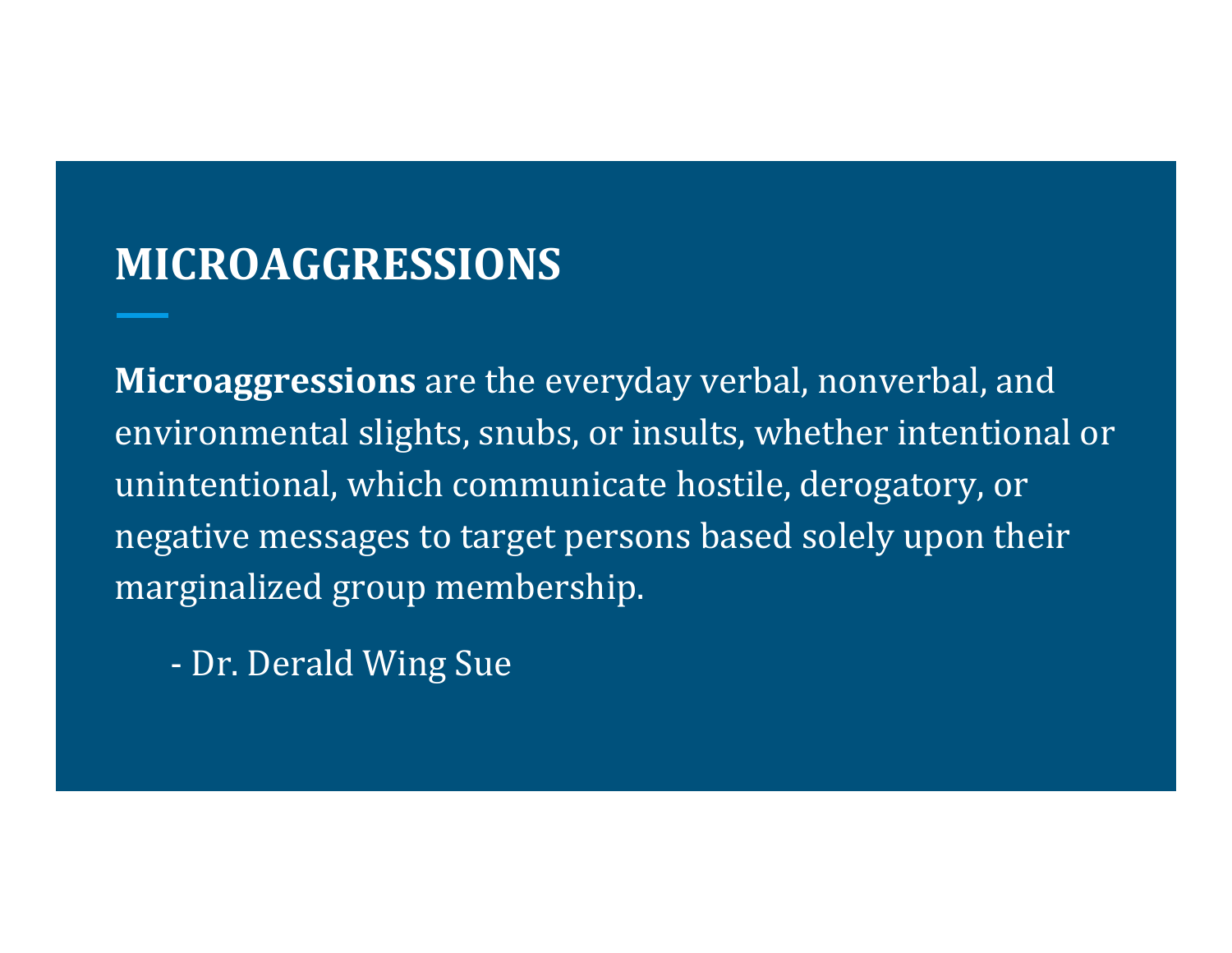#### **Scenario**

●Imagine you are a first-year, non-tenured university faculty member. During an icebreaker activity on the first day of class, you overhear one of your new students say to a Latino American student, "Where are you from?" to which the Latino American student responded, "Los Angeles, California". The student had a puzzled look on her face and continued, "No, but where are your people from?"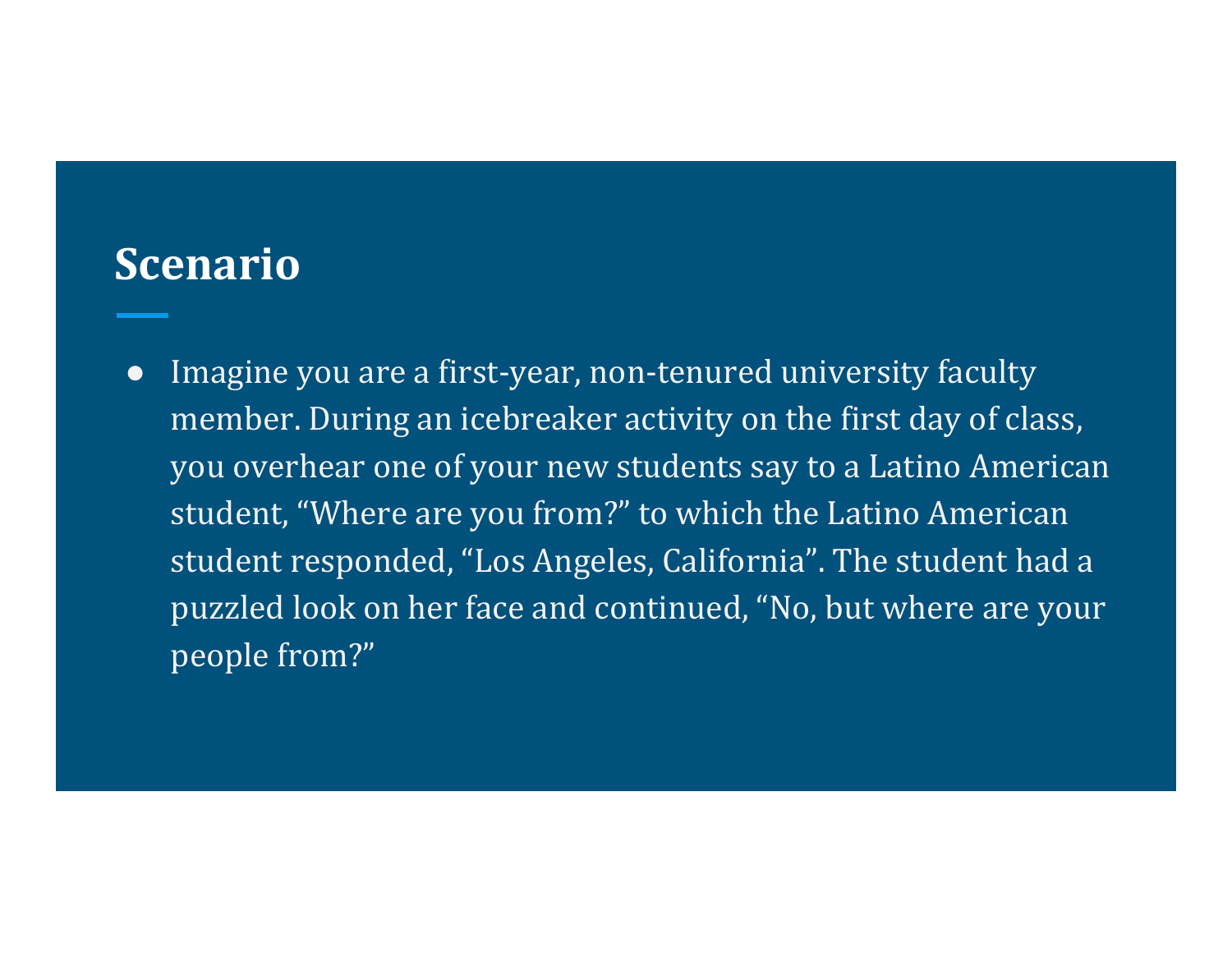### **Responding to Microaggressions: Considerations**

If you believe you have experienced microaggression, there is a three-step process that can assist an individual with how to react to a microaggression (Nadal, 2014). **MICROAGGRESSIONS** 



Nadal, K. L. (2014). A Guide to Responding to Microaggressions. *CUNY FORUM, 2*(1), 71-76. Retrieved from https://advancingjustice-la.org/sites/default/files/ELAMICRO A Guide to Responding to Microaggressions.pdf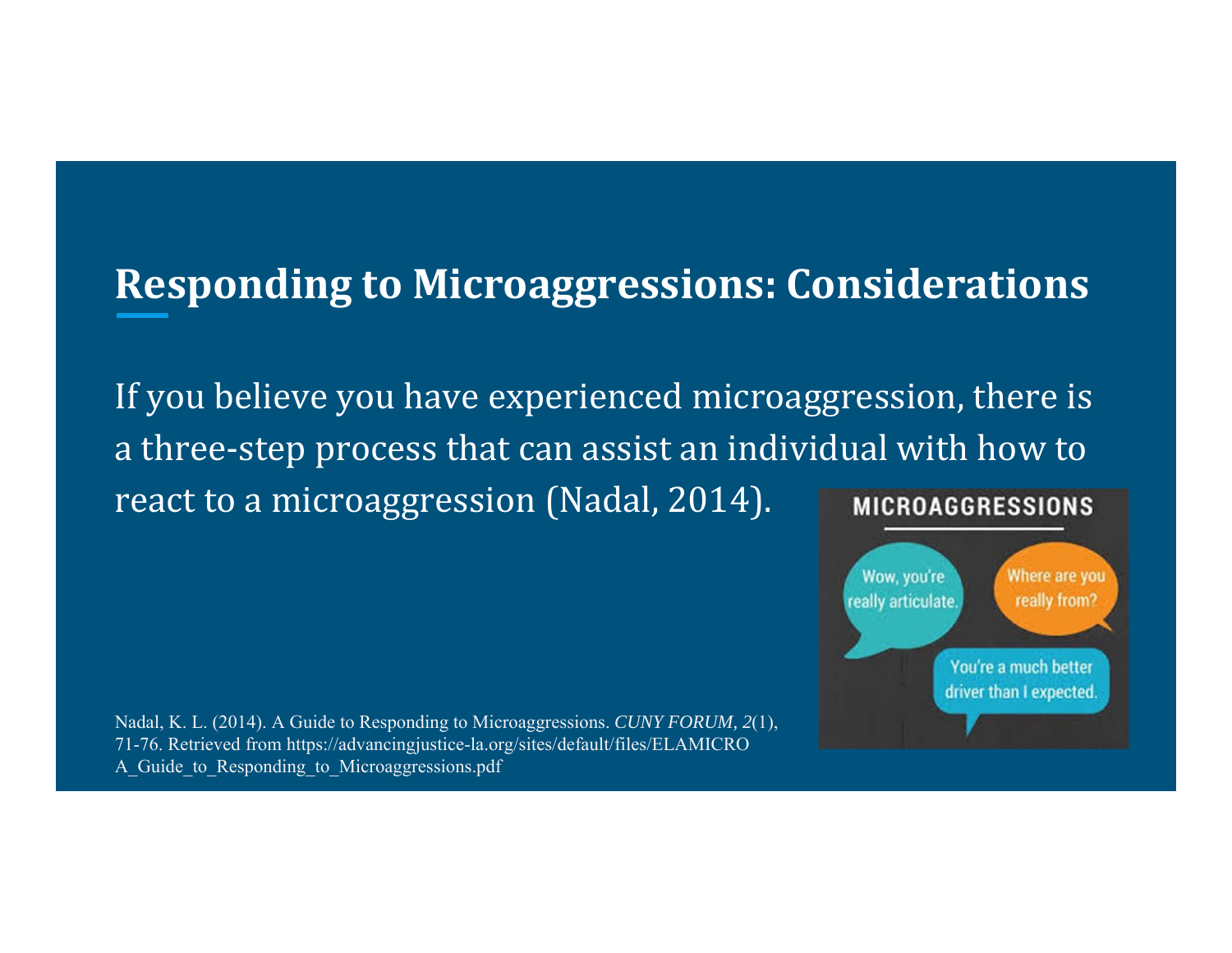## **Step 1: Did this Microaggression Really Occur?**

•If a coworker makes a seemingly transphobic comment in front of a transgender female colleague, the recipient might question whether she heard the statement correctly.

•When there are people around (particularly people who the individual trusts) to verify and validate the microaggression, it makes it easier for the individual to definitively label the event as a microaggression. •When there is no one around, it may be helpful to seek support from loved ones.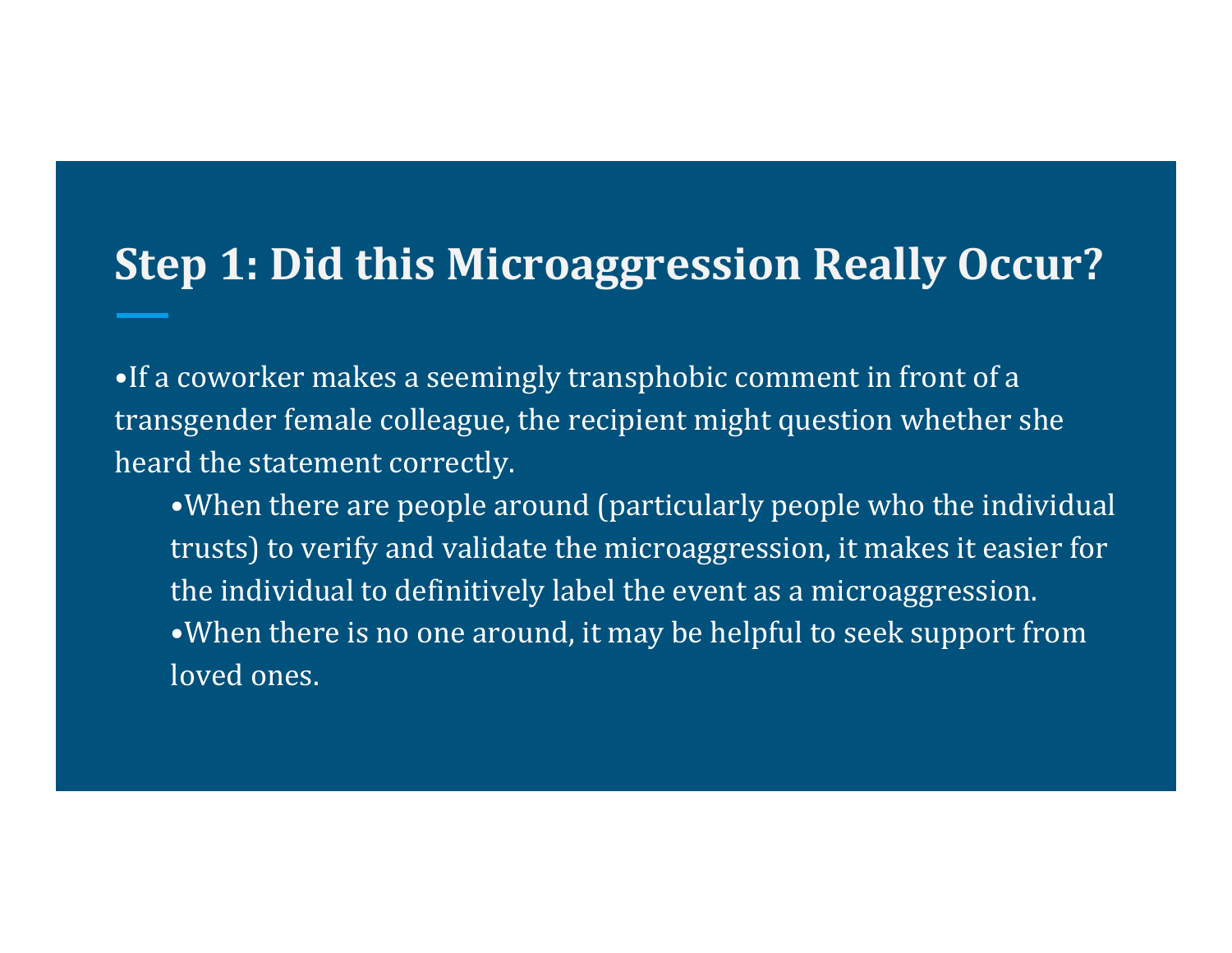### **Step 2: Should I Respond to this Microaggression?**

- 1. If I respond, could my **physical safety** be in danger?
- 2. If I respond, will the person become **defensive** and will this lead to an argument?
- 3. If I respond, how will this **affect my relationship** with this person (e.g., coworker, family member, etc.)
- 4. If I don't respond, will I regret not saying something?
- 5. If I don't respond, does that convey that I **accept the behavior or statement**?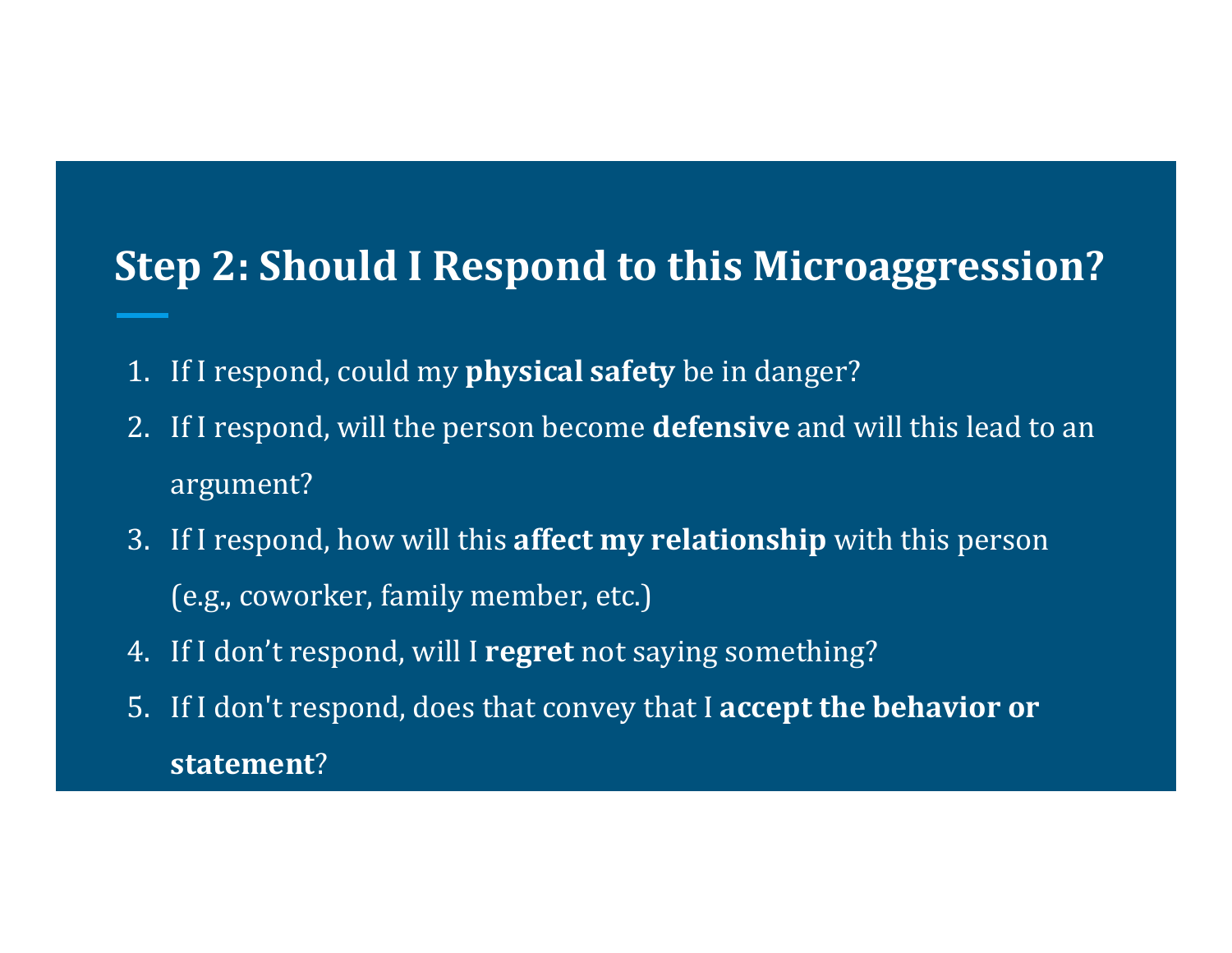## **Step 3: How Should I respond to this Microaggression?**

- 1. You can approach the situation in a **passive-aggressive** way.
- 2. You can react in a **proactive** way.
- 3. You can act in an **assertive** way.
	- a. "I'm just curious, what makes you ask that?"